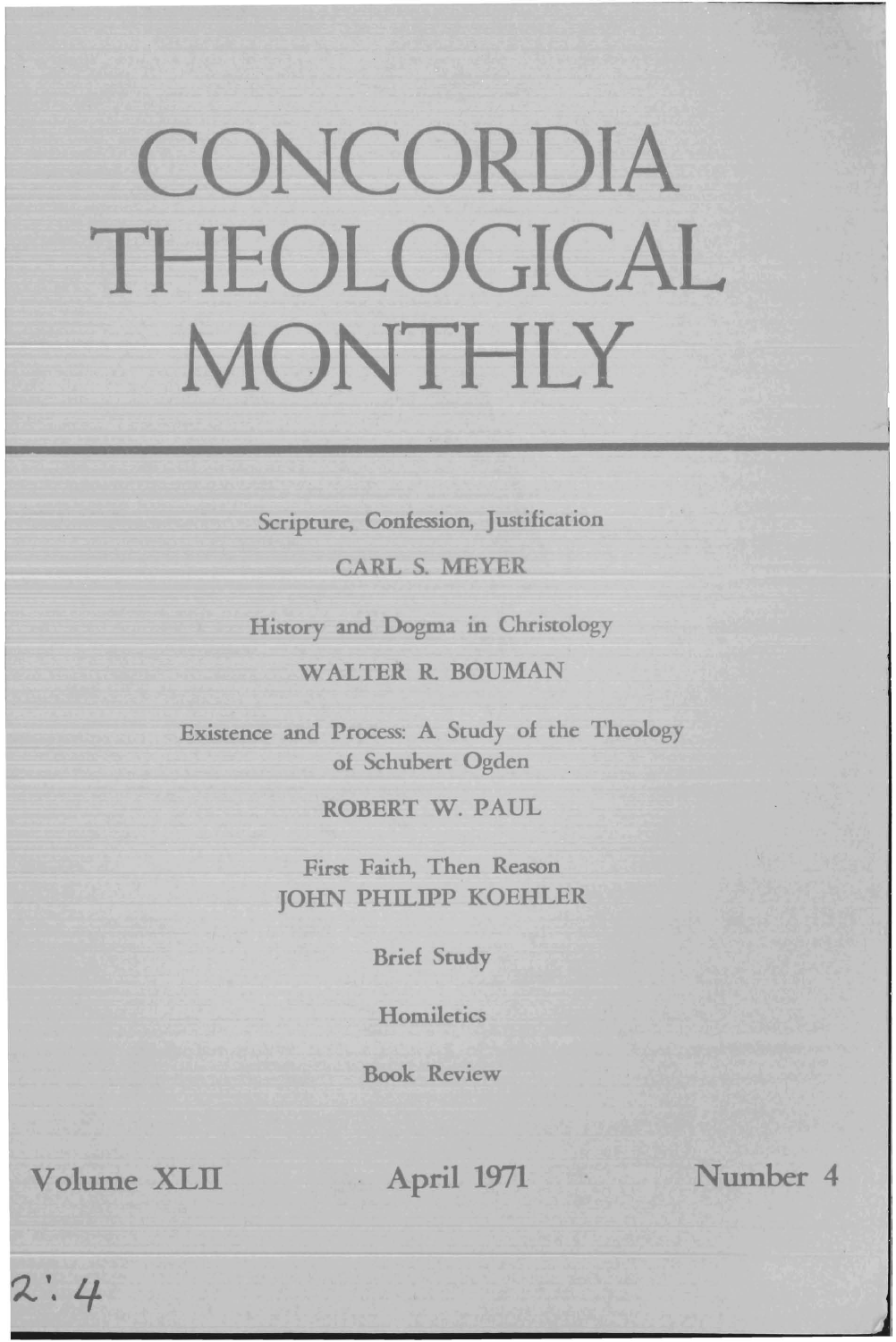## **NOTE**

The following note is an addition to the article by Frederick W. Danker, "Fresh Perspectives on Matthean Theology," CONCORDIA THEOLOGICAL MONTHLY, XLI (September 1970),  $478 - 490.$ 

In his support of the view that Matt.  $13:14-15$  is a later editorial interpolation Kingsbury follows much of the argument summarized by J. Gnilka, Die Verstockung Israels: Isaias 6, 9-10 in der Theologie der Synoptiker (Munich, 1961), pp. 103-105. The principal objections are: (1) Matt. 13:14 is especially for Matthew an unusual mode of fulfillmentcitation and includes two Matthean hapaxlegomena,  $\dot{\alpha}$  van  $\lambda$ negov and προφητεία. (2) The citation parallels Acts 28:26-27 in an unusually long and LXX-conformed text. (3) Verses 14-15 interrupt the balanced thoughts of vv. 13 and 16. The first objection contains ingredients of irrelevance, for it is a common methodological fallacy to include as part of the statement of proof a restatement of the problem. In view of a well-documented text one must reckon with the possibility that the very departure from normal patterns of fulfillmentcitation may signal special intention. This is all the more probable in the light of Matthew's alteration of Mark's purpose clause into a causal statement in the verse that immediately precedes (v. 13). Only it remains to be demonstrated that the alteration sets the stage for the peculiar wording of v. 14a.

Often overlooked in discussions of  $vv$ . 14-15 is the commercial connotation of  $\alpha v$  and  $\gamma v$ "pay in full" (see Moulton-Milligan, Vocabulary of the Greek Testament, 1952, p. 37; add Papyrus Par. 62, 5, 3 [2d c. B. C.], cited by Liddell-Scott, s.v., I, 4; cf. related usage in 1 Cor. 16:17; Gal. 6:2; Phil. 2:30; and perhaps 1 Thess. 2:16). That the earliest readers would have made such association is very probable in view of the preceding context, which speaks of quantity of grain production  $(v, 8)$  and introduces in  $v, 12$  the element of profit. The verb περισσεύειν (v. 12) is patently commercial, "show a surplus" (cf. Moulton-Milligan, p. 508). Matthew's use of  $\alpha$ va $\pi\lambda$ ngov in v. 14 ties in well with these other commercial metaphors. The prophecy of Isaiah is "paid in full" in the case of first-century Israel. Sight they have, but even what they have is taken away  $(v, 12)$ . But the act of deprivation is ironically described as a payment.

The fact that Matt. 13:14-15 is matched by the Septuagintal text-form in Acts 28:26-27 cannot be used to outweigh the philological observations in favor of genuineness expressed above, and appeal to the datum is in fact self-defeating. It is true that the term  $\eta$  προφητεία in a formula of introduction to Old Testament prophecy is unprecedented in Matthew. But it is no more unusual in such a context than the verb  $\pi\varrho$  open rever in 15:7, borrowed from Mark 7:6. Of special interest, however, is the fact that in both these pairs (Matt. 13:14-15/ Acts 28:26-27; Matt. 15:7/Mark 7:6), where Matthew has what is for him an unusual introductory formulation, in addition to similarity in Septuagintal text-form one finds common departures (omission of the first αύτῶν from Is. 6:10; alteration of διδάσχοντες έντάλματα άνθρώπων καί διδασκαλίας, Is. 29:13).

The most data-satisfying conclusion is that the introductory words in Matt. 13:14 are derived from an unknown source that had Is. 6:9-10 in the same verbal pattern known to the author of Acts 28 (cf. L. Cerfaux, "La connaissance des secrets du royaume d'après Matt. xiii. 11 et parallèles," New Testament Studies, II [1955/56], 248-49). Whether Matthew read πληρούν in his source and altered this verb in favor of the compound is difficult to determine. In favor of redaction by Matthew himself (as in the case of απρήν, 15:16, which more precisely conveys Matthew's meaning than would Mark's  $0.7:18$ ) is the fact that this